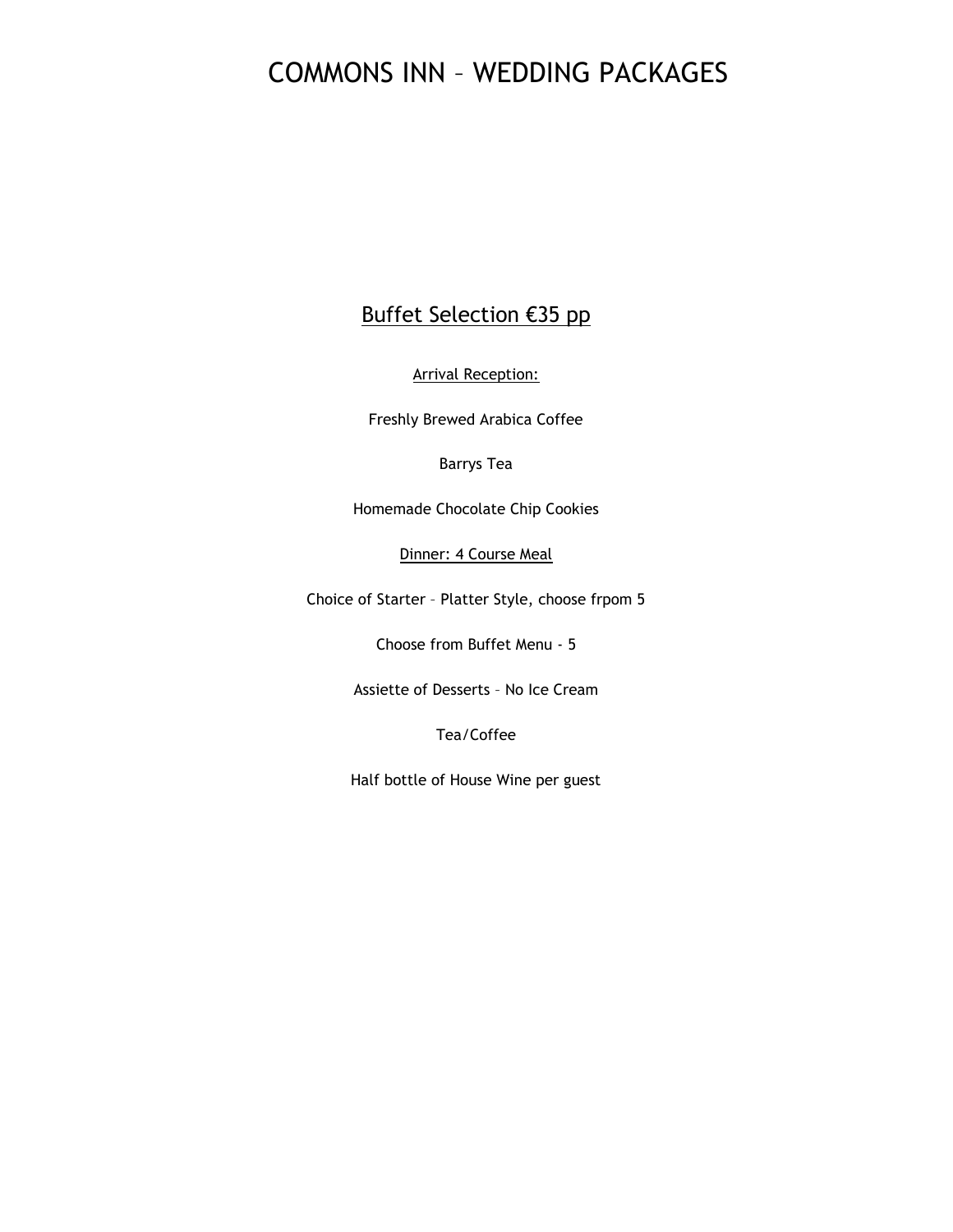## Silver Package €49 pp

Arrival Reception:

Freshly Brewed Arabica Coffee

Barrys Tea

Homemade Chocolate Chip Cookies

Dinner: 4 Course Meal

Choice of 1 Starter

Choice of 2 Main Courses

Assiette of Desserts

Tea/Coffee

Half bottle of House Wine per guest

Evening Treats:

Choice of 3 options from our Evening Treat Menu

Tea/Coffee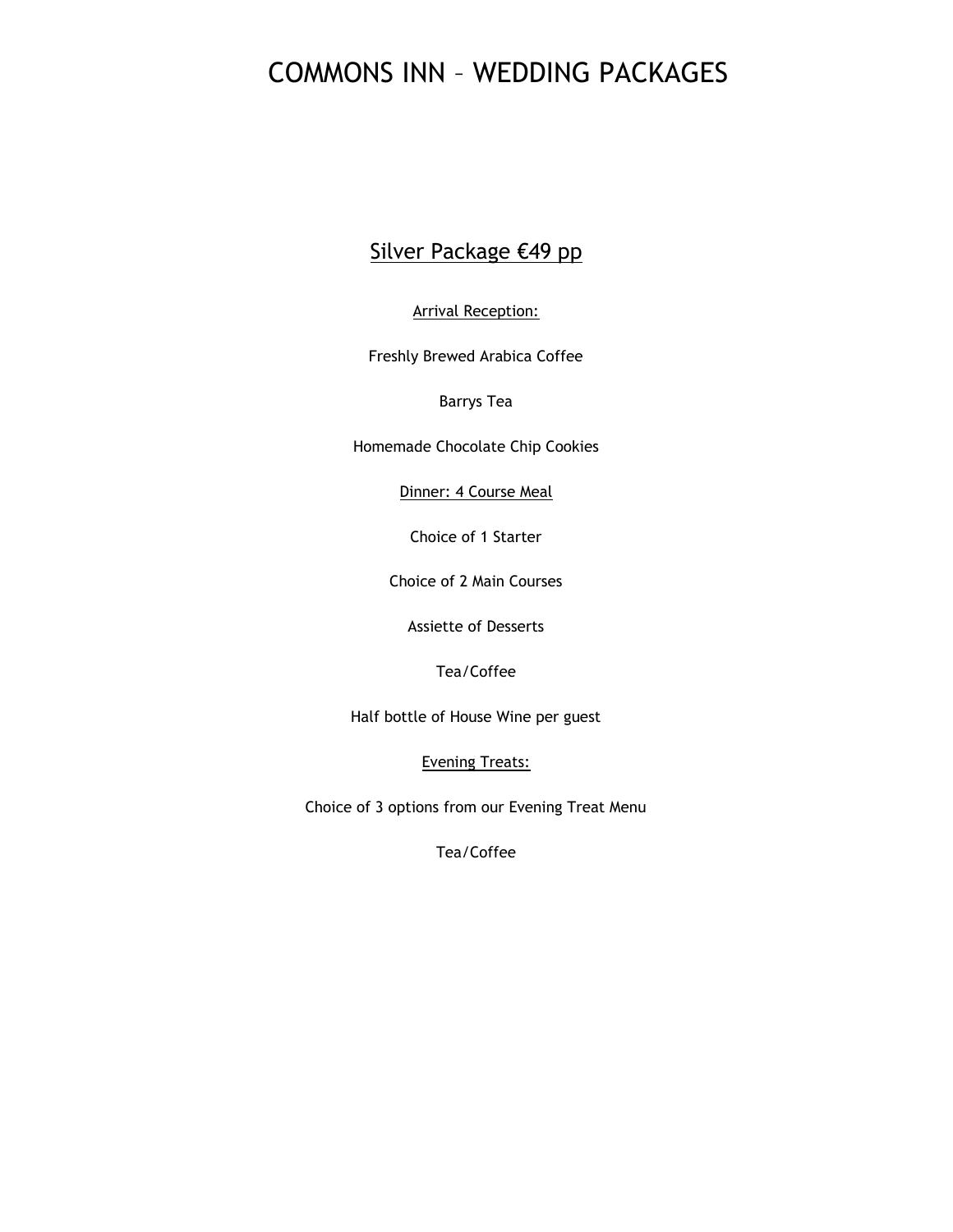### Gold Package €55 pp

#### Arrival Reception:

Summer Alcoholic Punch or Traditional Mulled Wine

Freshly Brewed Arabica Coffee

#### Barrys Tea

Homemade Chocolate Chip Cookies

Scones with cream & preserves

Dinner: 5 Course Meal

Choice of 1 Starter

Choice of 1 Soup or 1 Sorbet

Choice of 2 Main Courses

Assiette of Desserts

Tea/Coffee

Half bottle of House Wine per guest

#### Evening Treats:

Choice of 3 options from our Evening Treat Menu

Tea/Coffee